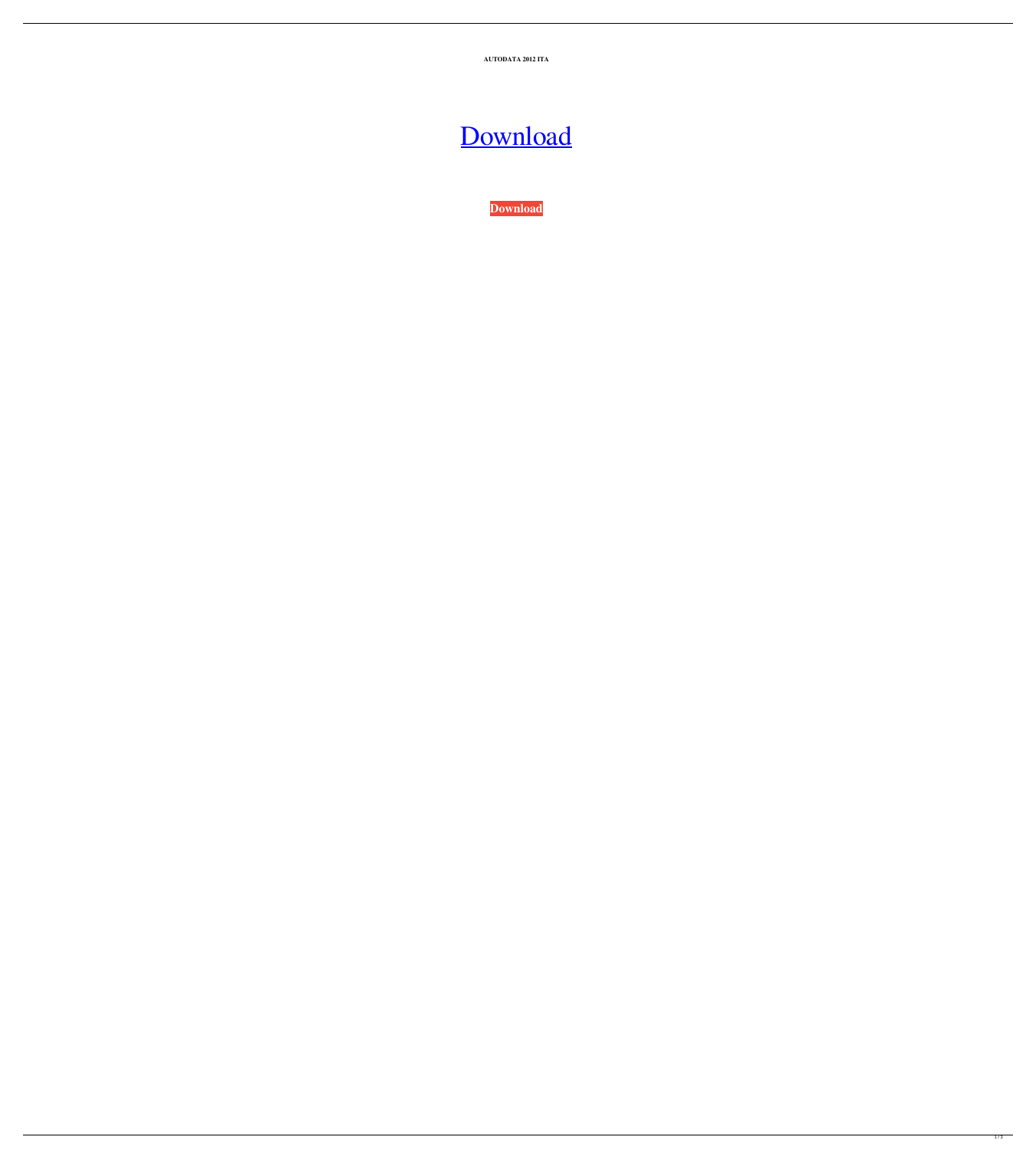2007 - 2013 Suzuki Grand Vitara Technical Specs, Fuel consumption, Dimensions, Power, Maximum speed, Torque, Acceleration 0 - 100 km/h, Engine displacement, Drive wheel, . (2010 - 2013) Technical Specs, Fuel consumption, D km/h, Engine displacement, Drive wheel, . (2011 - 2012) Technical Specs, Fuel consumption, Dimensions, Power, Maximum speed, Torque, Acceleration 0 - 100 km/h, Engine displacement, Drive wheel, . (2011 - 2013) Technical Sp speed, Torque, Acceleration 0 - 100 km/h, Engine displacement, Drive wheel, . (2012 - 2013) Technical Specs, Fuel consumption, Dimensions, Power, Maximum speed, Torque, Acceleration 0 - 100 km/h, Engine displacement, Drive Dimensions, Power, Maximum speed, Torque, Acceleration 0 - 100 km/h, Engine displacement, Drive wheel, . (2011 - 2013) Technical Specs, Fuel consumption, Dimensions, Power, Maximum speed, Torque, Acceleration 0 - 100 km/h, Technical Specs, Fuel consumption, Dimensions, Power, Maximum speed, Torque, Acceleration 0 - 100 km/h, Engine displacement, Drive wheel, . (2012 - 2013) Technical Spe